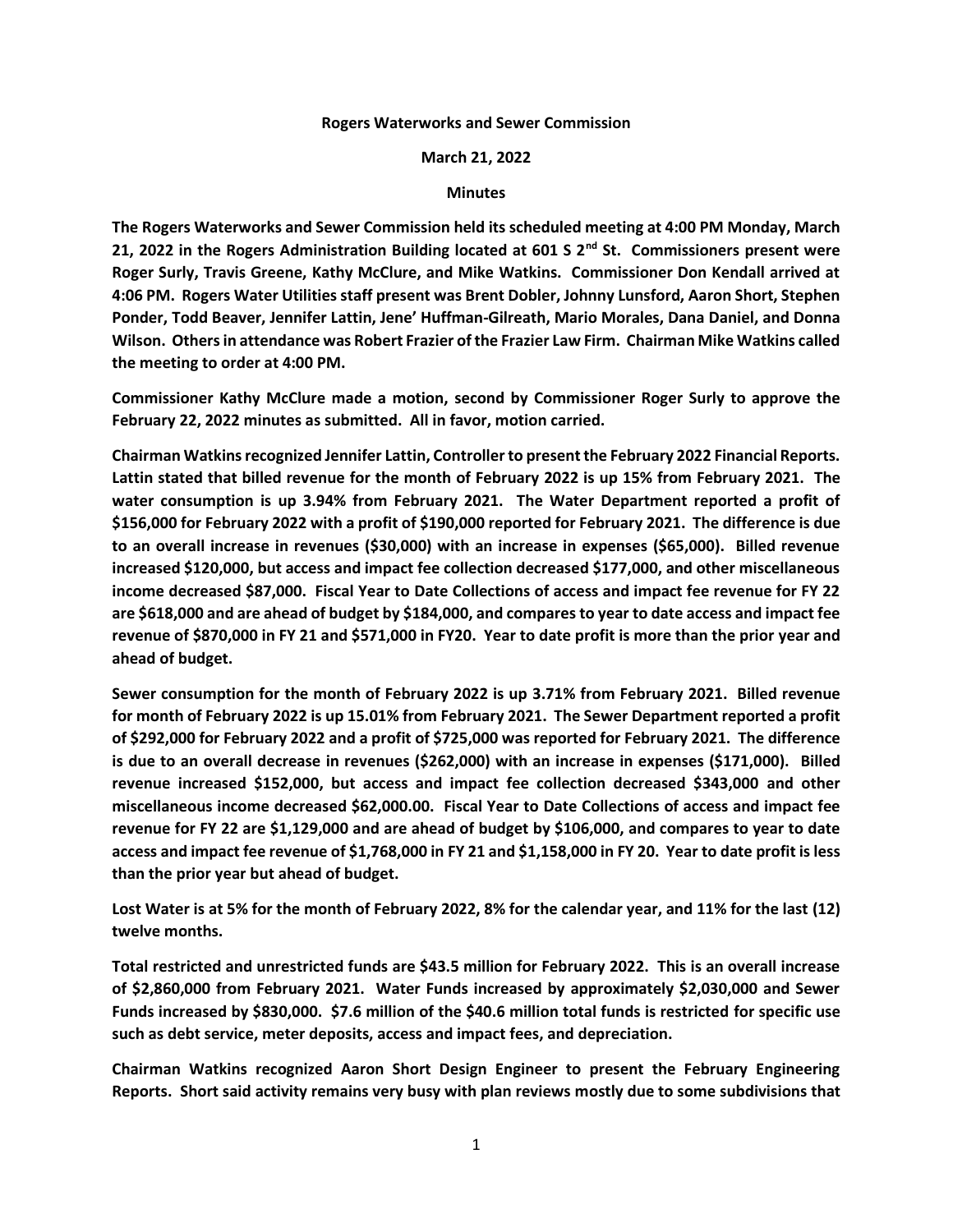**contain a large number of lots. There was (21) twenty one plumbing reviews, (6) six Civil/Site reviews, (4) four easement reviews, and (9) nine fire plans. Short reviewed the current projects under construction. The 2021 Waterline Replacement is moving closer to completion. The blasting and painting should be starting soon on the 11th St Elevated Storage Tank. Pleasant Grove Rd is still underway experiencing a delay in receiving materials. The JB Hunt Dr as well as the Oak St and Uptown I-49 Overpass Project is working on issues with utilities. Short said the in house projects are moving forward and noted the Pinnacle Sanitary Sewer Improvement is being finalized and the Sanitary Sewer Maintenance Contract is currently out to bid.** 

**Chairman Watkins recognized Todd Beaver RPCF Manager to present the February RPCF Reports. Beaver noted a higher amount of Ammonia on the Discharge Monitoring Report but the reporting is within limits. The Industrial Pre-Treatment Program noted \$8,017.08 total surcharges assessed in February, bringing the year to date total to \$54,087.86. Commissioner Roger Surly asked if these charges are sufficient to cover RWU's increased expenses. Beaver explained the amounts were calculated using the data provided from the HDR study which was approximately (3) three years ago. Surly suggested reviewing the current surcharges as the cost of energy has greatly increased. There were (9) nine self-monitoring reports submitted by the permitted industries with no violations reported. The FOG Inspection Report indicates things are going well with no significant issues at this time. Renewals continue to get processed for the food truck owners. The Contractor is currently trying to correct a problem encountered with the Train II Rehab in the automation and integration phase which resulted operating in the manual mode. The Permit has been completed and internally reviewed then submitted to ADEQ. 285.2 MG was treated in February with approximately 56 MG from Inflow and Infiltration. These flows included 1.87" of rain over (10) ten events. There were no further questions.**

**Chairman Watkins recognized Johnny Lunsford Operations Manager to present the February Field Ops Report. Lunsford recognized the following employees: Taylor Adams passed Class 4 Water, Jeremy Bowman passed Class 3 Collection, Jason Westerhold passed Class 2 Collection, Efrain Perez and David Rocha passed Class 1 Collection Exam. Commissioner Roger Surly asked if these accomplishments were awarded in pay. Lunsford stated yes the change in job title results in higher pay. He noted that (94) ninety-four additional M1 leak loggers were installed this month and continue to work well having located (15) fifteen additional leaks. The 16,375 feet of sewer mains that have been flushed this month is good but the overall total is down for the year mainly due to equipment failure with extended delay in receiving parts. Also, we are still awaiting arrival of a new flush truck that was ordered last August with hopeful delivery in June. Therefore, the result is more overflows. The February locates were still high with 976 reported and 48 boring permits issued. Commissioner Don Kendall ask if the boring permits were utilities. Lunsford said yes, some are gas lines but mostly fiber optics at this time. Lunsford explained how the process of bonds work for the boring permits. Lunsford stated that field ops is now fully staffed with one exception of a meter reader vacancy that recently opened. He is pleased to report that (8) eight positions have been filled in the past (16) sixteen months were by referral of current and/or previous employees. Lunsford expressed appreciation to the RWWSC, Brent Dobler, and Dana Daniel for the opportunity to strengthen our leadership and allow us to grow and make RWU a more desirable place to work. There were no further questions.**

**Chairman Watkins recognized Aaron Short to present a motion for approval of the Low Bidder on 10th & Chestnut St Project for Water and Sewer. Staff recommends approval of Brothers Construction, LLC**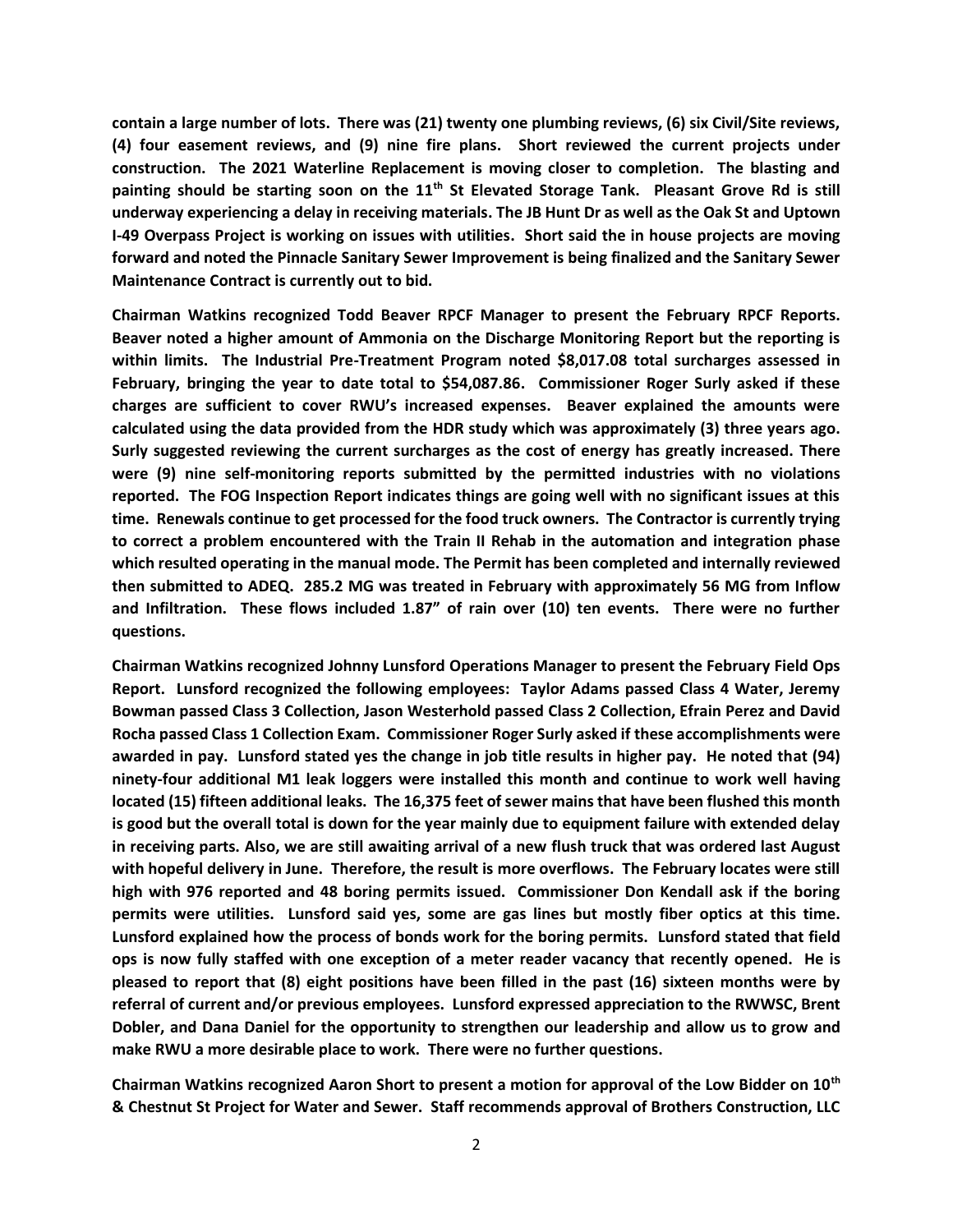**for the low bid amount of \$156,841.04 as submitted. Commissioner Travis Greene made a motion, second by Commissioner Roger Surly to approve \$156,841.04 with Brothers Construction, LLC for the 10th & Chestnut St Project. All in favor, motion carried.**

**Short continued requesting approval of Resolution No. 22-06 designating an electronic bidding service vendor and website for public works projects for calendar year 2022. Central Bidding's website, centralauctionhouse.com, is hereby designated as the website for Rogers Water Utilities' for posting of advertisements for notices of intention to receive bids under Ark. Code Ann. § 22-9-203 for calendar year 2022. Commissioner Kathy McClure ask if there is costs associated. Short replied zero cost for RWU. Commissioner Travis Greene ask if it cost to submit a bid and if electronic submittals are being required. Short said not at this time, however, costs are assessed if the documents are downloaded from this website. A motion was made by Commissioner Kathy McClure and second by Commissioner Don Kendall to approve Resolution No. 22-06 as submitted. All in favor, motion carried.**

**Chairman Watkins recognized Stephen Ponder Engineer to present Resolution No. 22-07 authorizing a development agreement pertaining to a proposed development known as Yates Farm (exhibit attached). Ponder stated the Owner/Developer requests extension of water and sewer services to the property in connection with the Development and will require the installation of a private sewer system, including a private sewer lift station, to connect the Development to the municipal sewer system. Commissioner Kathy McClure made a motion, second by Commissioner Roger Surly to approve Resolution No. 22-07 w/exhibit as submitted. All in favor, motion carried.**

**Ponder continued with request to approve Resolution No. 22-08 adopting a revised standard form for facilities extension contracts with exhibit 1 attached. A motion was made by Commissioner Don Kendall, second by Commissioner Kathy McClure to approve Resolution No. 22-08 w/exhibit as submitted. All in favor, motion carried.**

**Ponder presented a request for approval of reimbursement of the Uptown Square Sanitary Relocation on Champions. The Commission previously approved reimbursement of \$148,250.00 for sanitary sewer, however the project has experienced significant delays through no fault of the contractor, resulting in cost escalations. Staff recommends the approval of the revised total reimbursement in the amount of \$188,349.70. Commissioner Roger Surly ask the reason for the increase. Ponder stated there was a delayed approval of the revised plans. A motion was made by Commissioner Kathy McClure, second by Commissioner Don Kendall to approve the revised total reimbursement in the amount of \$188,349.70 as submitted. All in favor, motion carried.**

**Chairman Watkins recognized Brent Dobler Utility Superintendent to request approval of Resolution No. 22-09 requesting vacation of a certain part of S 1st Street in the City of Rogers, Arkansas. A survey revealed an unassessed parcel with an unknown owner, said parcel, lying directly east of RWU's downtown campus, attached as exhibit 1. The requested part of 1st Street to be vacated by the City of Rogers is to better provide for the public welfare, safety, comfort, and convenience of the inhabitants of the City of Rogers. Commissioner Don Kendall made a motion, second by Commissioner Roger Surly to approve Resolution No. 22-09 as submitted. All in favor, motion carried.**

**With no further business, Chairman Watkins adjourned the meeting at 5:11 PM.**